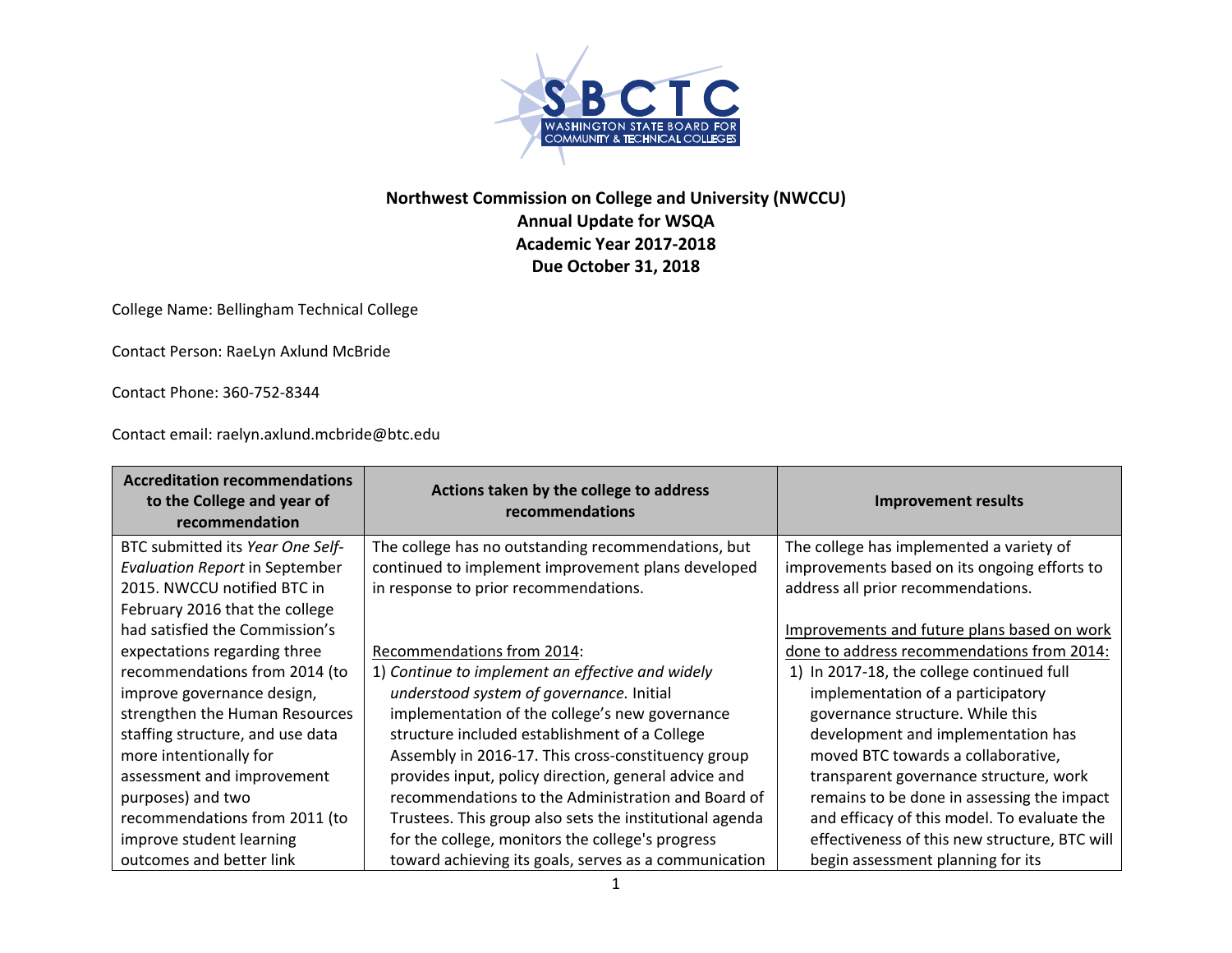| strategic planning to resource<br>allocation).                                                                                                                         | network, and helps maintain consistency of major<br>college processes. BTC also developed or revitalized<br>eight governance committees, each with new                                                                                                                                                                                                                                                                                                                                                                                                                                                                                                                                                                 | participatory governance model during the<br>2018-19 academic year.                                                                                                                                                                                      |
|------------------------------------------------------------------------------------------------------------------------------------------------------------------------|------------------------------------------------------------------------------------------------------------------------------------------------------------------------------------------------------------------------------------------------------------------------------------------------------------------------------------------------------------------------------------------------------------------------------------------------------------------------------------------------------------------------------------------------------------------------------------------------------------------------------------------------------------------------------------------------------------------------|----------------------------------------------------------------------------------------------------------------------------------------------------------------------------------------------------------------------------------------------------------|
| The college submitted an ad hoc<br>report in March 2016 in response<br>to the final remaining 2014<br>recommendation (to undergo                                       | operating guidelines and broad representation, and a<br>variety of operational committees, throughout the<br>2016-17 academic year.                                                                                                                                                                                                                                                                                                                                                                                                                                                                                                                                                                                    |                                                                                                                                                                                                                                                          |
| external fiscal audits), and<br>NWCCU notified BTC in July 2016<br>that the college had satisfied                                                                      | The College Assembly and eight governance<br>committees were in full operation throughout the<br>2017-18 year. Major activities implemented and                                                                                                                                                                                                                                                                                                                                                                                                                                                                                                                                                                        |                                                                                                                                                                                                                                                          |
| expectations.                                                                                                                                                          | approved through the participatory governance<br>structure in 2017-18 included development and                                                                                                                                                                                                                                                                                                                                                                                                                                                                                                                                                                                                                         |                                                                                                                                                                                                                                                          |
| The college submitted its Mid-<br>Cycle Self-Evaluation Report in<br>September of 2017 and hosted a<br>site visit in October 2017. No<br>recommendations resulted from | finalization of BTC's new 2018-2023 Strategic Plan,<br>approval of new professional technical programs, and<br>development and approval of the 2018-19<br>institutional budget.                                                                                                                                                                                                                                                                                                                                                                                                                                                                                                                                        |                                                                                                                                                                                                                                                          |
| that report or visit.                                                                                                                                                  | 2) Employ qualified human resources personnel to<br>maintain and support the operational functions of the<br>college. BTC filled the previously vacant position of<br>Executive Director of Human Resources in January of<br>2015. The college filled this role with an employee<br>qualified to maintain and support BTC's operational<br>functions in the area of human resources. (Note:<br>BTC's Executive Director of Human Resources left the<br>college in July 2018, and the search for a replacement<br>began in Fall 2018. BTC's Associate Director of Human<br>Resources, who has worked in the college's human<br>resources department since 1991, is currently serving<br>as Interim Executive Director.) | 2) The college continues to see more updates<br>for existing policies and practices, and<br>increased consistency regarding<br>application of BTC policies and procedures,<br>across areas such as hiring practices and<br>employee performance reviews. |
|                                                                                                                                                                        | In 2017-18, BTC created a flowchart to help<br>employees understand the policy and procedure<br>update/change process. Staff initiated many updates<br>and improvements to policies and procedures which<br>were reviewed and approved by College Assembly,<br>ranging from BTC's Running Start tuition waiver policy<br>to leave guidelines for grant-funded personnel.                                                                                                                                                                                                                                                                                                                                               |                                                                                                                                                                                                                                                          |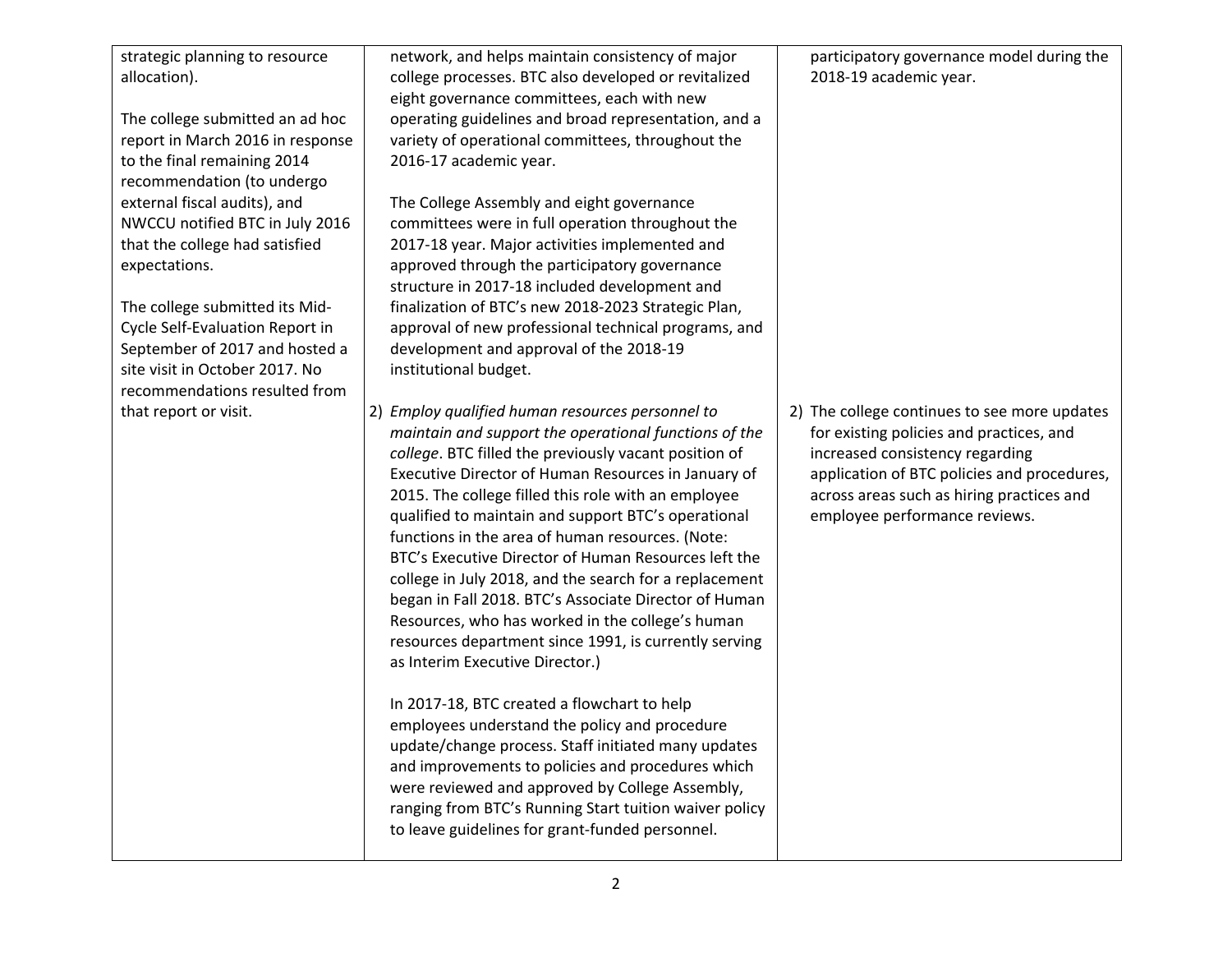| 3) Undergo and consider the results of an external<br>financial audit for each year of operation. The college<br>began a regular schedule of full financial audits in Fall<br>2016. The 2015, 2016 and 2017 auditor's reports<br>included no management letters or findings.                                                                                                                                                                                                                                                                                                                                                                                                                                                                                                                                                                                                                                                                                                                                                                                                             | 3) The college continues to improve its<br>financial controls and quality of financial<br>reporting as a result of these regular<br>audits. The college plans to continue these<br>audits on a yearly basis, with the next<br>external audit scheduled for Fall 2018.                                                                                                                                                                                                                                                                                                                                                                                                                                                                                                                                                                                                                                                                                                                                                                                                                                                             |
|------------------------------------------------------------------------------------------------------------------------------------------------------------------------------------------------------------------------------------------------------------------------------------------------------------------------------------------------------------------------------------------------------------------------------------------------------------------------------------------------------------------------------------------------------------------------------------------------------------------------------------------------------------------------------------------------------------------------------------------------------------------------------------------------------------------------------------------------------------------------------------------------------------------------------------------------------------------------------------------------------------------------------------------------------------------------------------------|-----------------------------------------------------------------------------------------------------------------------------------------------------------------------------------------------------------------------------------------------------------------------------------------------------------------------------------------------------------------------------------------------------------------------------------------------------------------------------------------------------------------------------------------------------------------------------------------------------------------------------------------------------------------------------------------------------------------------------------------------------------------------------------------------------------------------------------------------------------------------------------------------------------------------------------------------------------------------------------------------------------------------------------------------------------------------------------------------------------------------------------|
| 4) Regularly use evaluation results to support planning,<br>practice, resource allocation, application of<br>institutional capacity, and improvement as needed.<br>The college's Institutional Effectiveness department<br>has built a wide variety of online data dashboards and<br>reports, and performs quarterly analyses (e.g., in the<br>form of Student Enrollment and Success Reports) of<br>relevant institutional data. The dashboards allow<br>faculty and staff to explore data by factors such as<br>instructional program, student demographics, and<br>specific timeframe.<br>In 2017-18, the college's cross-representational<br>Student Access and Success (SAS) governance<br>committee worked with the Institutional Effectiveness<br>department to pilot projects such as a student<br>progression analysis to help identify student groups<br>who are at highest risk of departure between<br>quarters, craft a campaign to identify and outreach to<br>early leavers on a quarterly basis, and create data<br>dashboards for specific student success initiatives. | 4) Employee access to, confidence in, and<br>engagement with college data resources<br>continues to improve. BTC's Institutional<br>Effectiveness staff maintain and<br>continuously improve a robust data<br>management and access system to<br>facilitate campus-wide, data-informed<br>planning and decision-making.<br>Moving forward, the college will focus on<br>building and refining systems that facilitate<br>data-informed decision-making, such as<br>refining a student progression chart to<br>identify gaps, building a customized<br>predictive model to inform early student<br>interventions, and continuing to refine<br>student success initiative dashboards. In<br>2018-19, staff will engage in a project to<br>document historical information (e.g.,<br>major changes in coding practice) that will<br>provide context for current and future<br>data-informed decisions.<br>Additionally, the college's Planning &<br>Resource Allocation (PARA) Committee will<br>build on previous work to develop and<br>implement a college-wide unit planning,<br>assessment and evaluation model and<br>process. |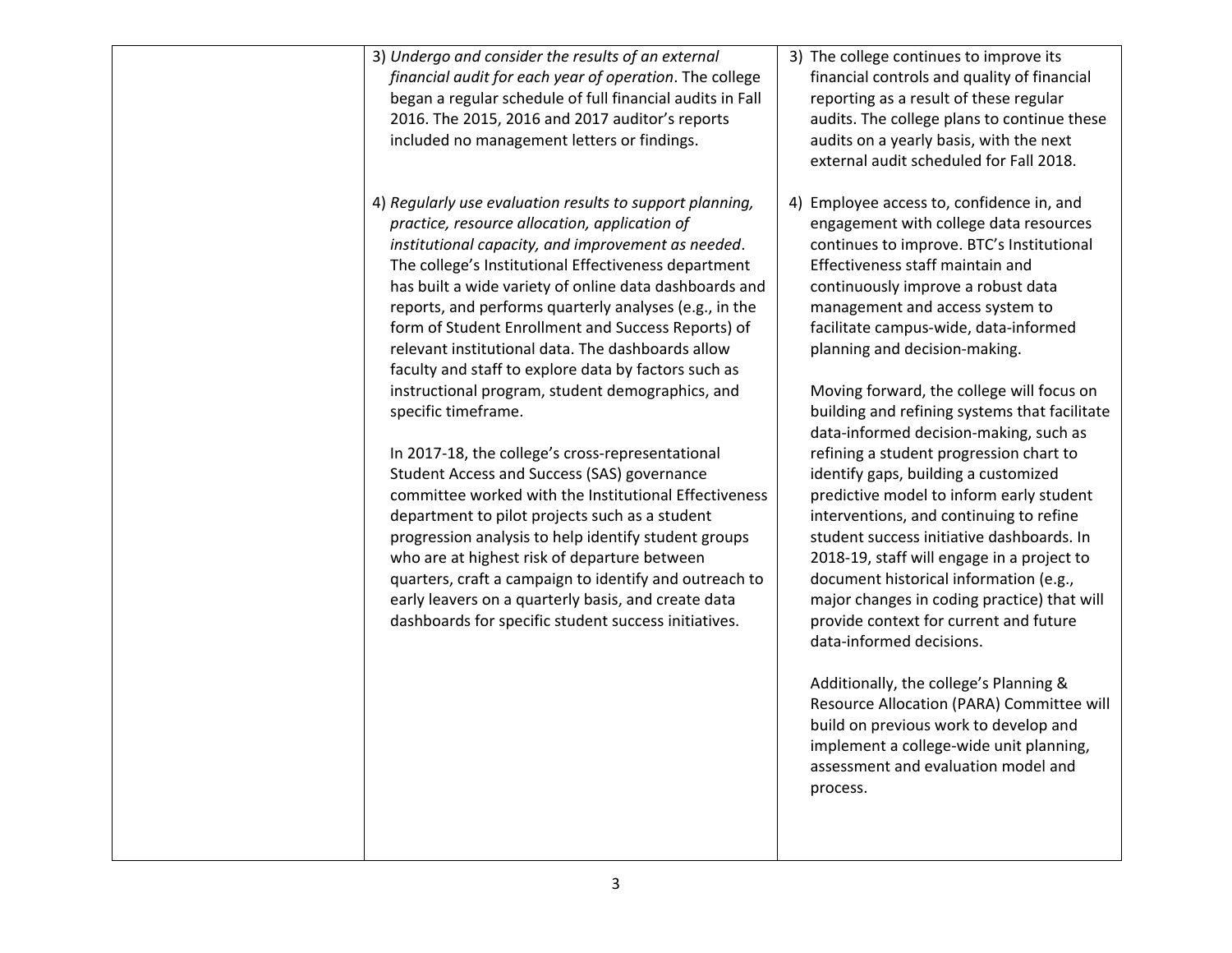|                                                          | Improvements and future plans based on work |
|----------------------------------------------------------|---------------------------------------------|
| Recommendations from 2011:                               | done to address recommendations from 2011:  |
| 1) Continue to make progress in fully completing the     | 1) The new process for SLO development and  |
| assessment cycle by "closing the loop" to demonstrate    | assessment ensures that faculty-working     |
| that student learning has been achieved as stated. As    | in conjunction with the VP of Academic      |
| part of the college's ongoing focus on development of    | Affairs & Student Learning, deans, and      |
| effective student learning outcomes (SLOs) and           | Institutional Effectiveness staff-will      |
| continuous improvement, an updated SLO reporting         | continue to identify specific, measurable   |
| process was piloted in the 2016-17 academic year,        | SLOs, define effective assessment methods   |
| based on input from and collaboration with faculty       | to measure student achievement across       |
| members. Faculty participated in multiple workshops      | each SLO, and engage in meaningful use of   |
| and full-day training events throughout the year with    | assessment results to improve the teaching  |
| the goals of (1) revisiting and updating program and     | and learning process. BTC anticipates that, |
| course SLOs, (2) reviewing and reflecting on a selected  | by 2022, all program and course learning    |
| set of program and course SLO results, and (3)           | outcomes will have been reviewed and        |
| working towards "closing the loop" regarding their       | updated through this new, incremental       |
| assessment of and planning for student learning          | process.                                    |
| achievement and program effectiveness.                   |                                             |
|                                                          |                                             |
| In 2017-18, the college continued and improved its       |                                             |
| SLO assessment processes, combining course- and          |                                             |
| program-level SLO reports to emphasize the               |                                             |
| integration of SLOs across the curriculum, streamline    |                                             |
| the reporting process, and make the resulting data       |                                             |
| more accessible for analysis.                            |                                             |
|                                                          |                                             |
| 2) Improve connection between mission (core themes       | 2) A primary aim of the PARA committee      |
| and strategic planning) and the allocation of            | work is to build stronger connections       |
| resources. BTC's Planning and Resource Allocation        | between strategic planning and resource     |
| (PARA) Committee was established as one of the           | allocation. In 2018-19, the committee will  |
| college's eight governance committees in Winter          | fine tune a college-wide planning and       |
| 2017. This cross-constituency group develops,            | resource allocation process model and       |
| implements, and assesses annual and multi-year           | related materials. Moving forward, this     |
| institutional strategic planning and resource allocation | group will engage campus areas and          |
| processes. The group also provides input, policy         | departments in the planning and resource    |
| direction, and general advice to the College Assembly;   | allocation process. This more formalized    |
| serves as a campus-wide communication network            | approach will move the campus toward a      |
| centered on planning and resource allocation             | continuing full cycle of institutional      |